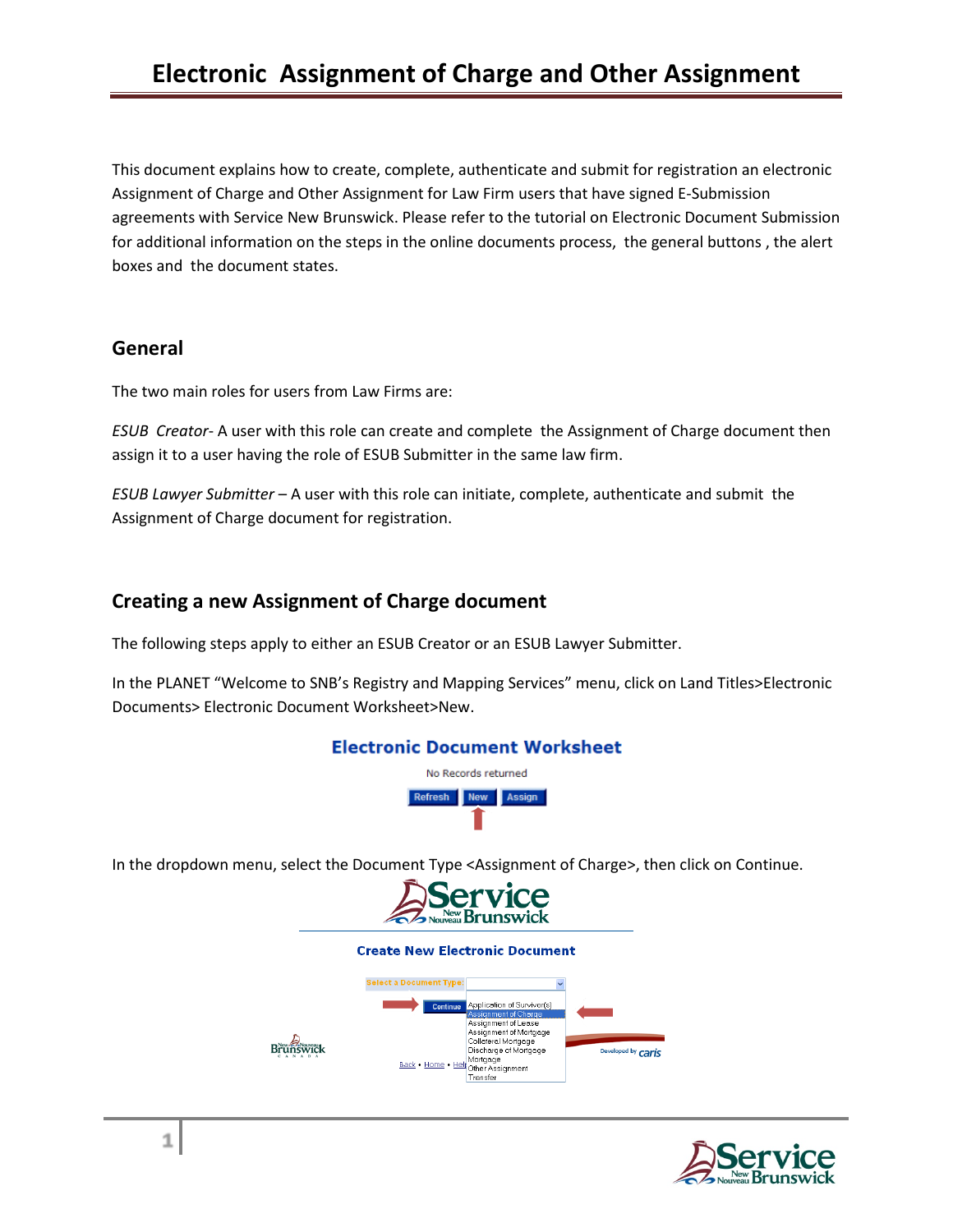Enter the PID and then click on < Insert>.



The *Assignment of Charge* form will open. All Interest Holders of type *Debenture Holder, Judgment Creditor* and *Claimant* will have a corresponding <Assignor> dropdown box with Yes or No values.

A document of type *Other Assignment* will display a Yes / No dropdown box for Interest Holders of type *Licensee, Covenant Holder, Agreement Holder* and *Assignee.*

**Assignment of Charge** 

Select <Yes> for the charge that is to be assigned.

| <b>Success!</b><br>Row inserted.<br>PID: 55092571 |           |                       |      |            |                         |               |             |      |                                |
|---------------------------------------------------|-----------|-----------------------|------|------------|-------------------------|---------------|-------------|------|--------------------------------|
|                                                   |           |                       |      |            | <b>Interest Holders</b> |               |             |      |                                |
| Name                                              | Qualifier | Interest Type         | Type | County     | Registration<br>Date    | <b>Number</b> | <b>Book</b> | Page | Assignor                       |
| Dreams Holdings<br>Ltd.                           |           | Owner                 | 1100 | Saint John | 2009-02-03              | 26784737      |             |      |                                |
| Bank of Montreal                                  |           | Debenture Holder 5200 |      | Saint John | 2009-02-05              | 26794892      |             |      | No<br>$\overline{\phantom{a}}$ |

In the Assignee block, click <Add Assignee>

| <b>Assignee</b>     |  |
|---------------------|--|
| No Records returned |  |
| <b>Add Assignee</b> |  |

Enter the name and address of the Assignee or select the Assignee name from the List of Values (LOV)

|                         | <b>Assignee</b>             |
|-------------------------|-----------------------------|
|                         | Enter values for new record |
| <b>Enterprise Name:</b> | LOV                         |
| <b>Crown Name:</b>      |                             |



 $Yes$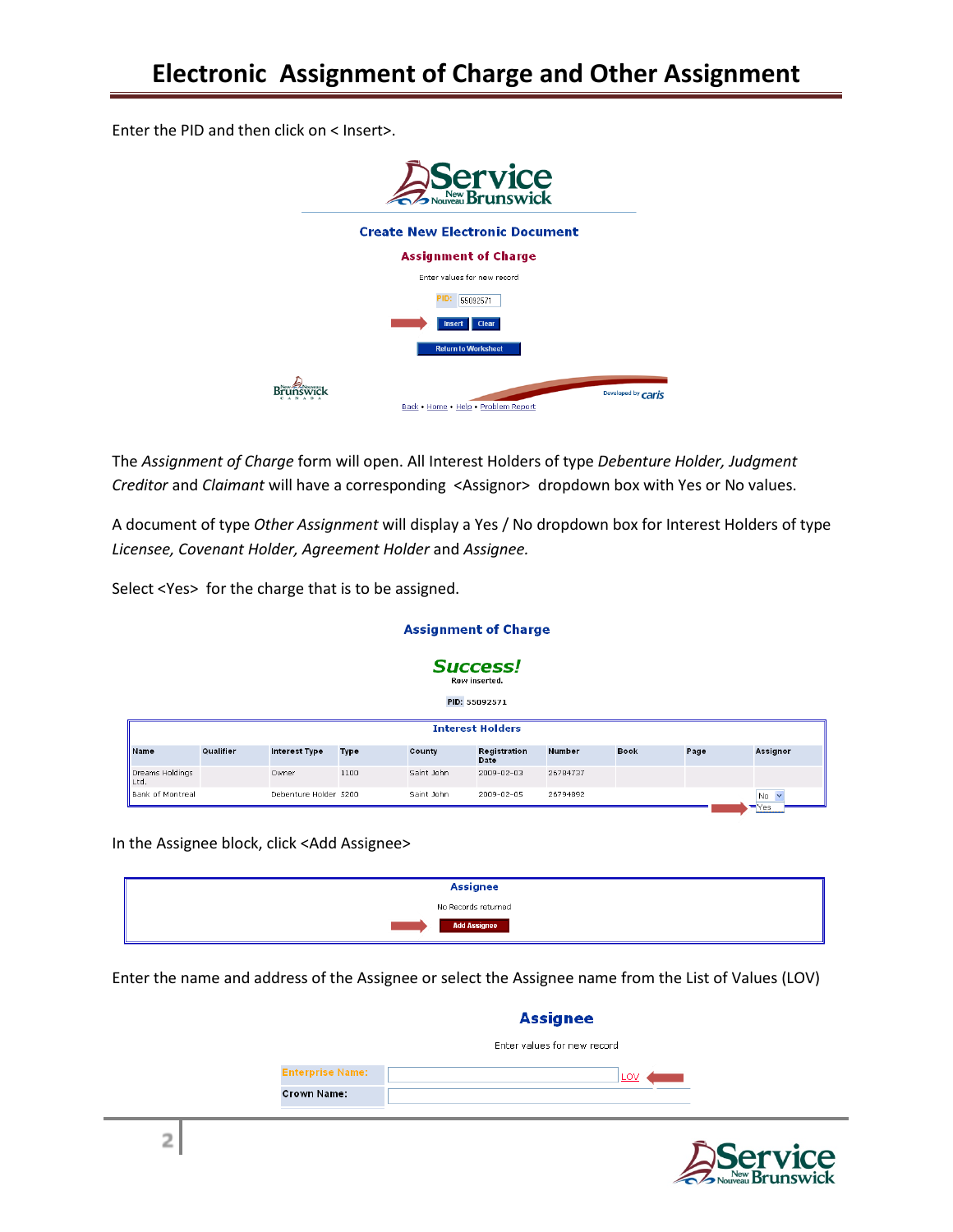You must enter one of Enterprise ID or Enterprise Name. The percent sign % acts as a wildcard.

| Enterprise ID:          |                                    |                                   |
|-------------------------|------------------------------------|-----------------------------------|
|                         | Enterprise Name: canadian imp%     |                                   |
| <b>Close</b><br>Find II |                                    |                                   |
| <b>Enterprise ID</b>    | <b>Enterprise Name</b>             | <b>Branch</b>                     |
| 16800                   | Canadian Imperial Bank of Commerce | Nackawic Otis Drive               |
| 16800                   | Canadian Imperial Bank of Commerce | Fredericton 371 Queen<br>Street   |
| 16800                   | Canadian Imperial Bank of Commerce | Fredericton Smythe<br>Street      |
| 16800                   | Canadian Imperial Bank of Commerce | <b>Fredericton Main</b><br>Street |
| 16800                   | Canadian Imperial Bank of Commerce | Salisbury Main Street             |
| 16800                   | Canadian Imperial Bank of Commerce | Campbellton Water<br>Street       |
| 16800                   | Canadian Imperial Bank of Commerce | Moncton 1141 Main<br>Street       |
| 16800                   | Canadian Imperial Bank of Commerce | Moncton 759 Main<br>Street        |
| 16800                   | Canadian Imperial Bank of Commerce | Miramichi King George<br>Highway  |
| 16800                   | Canadian Imperial Bank of Commerce | Saint John King Street            |
| 16800                   | Canadian Imperial Bank of Commerce | Saint John Consumers<br>Drive     |
|                         |                                    | Ct. Ctophon Vina                  |

Selecting from the LOV will auto-populate the name and address which can be edited if it is incorrect.

| <b>Enterprise Name:</b>     | Canadian Imperial Bank of Commerce |     |  |
|-----------------------------|------------------------------------|-----|--|
| <b>Crown Name:</b>          |                                    |     |  |
| <b>Last Name:</b>           |                                    |     |  |
| <b>First Name:</b>          |                                    |     |  |
| <b>Middle Name:</b>         |                                    |     |  |
| Qualifier                   | $\checkmark$                       |     |  |
| Comp Site ID:               |                                    |     |  |
| Postal Delivery:            | $\checkmark$                       |     |  |
| Postal Delivery ID:         |                                    |     |  |
| <b>Postal Station Name:</b> |                                    |     |  |
| Floor:                      |                                    |     |  |
| Unit Type:                  | $\checkmark$                       |     |  |
| Unit ID:                    |                                    |     |  |
| <b>Building Name:</b>       |                                    |     |  |
| <b>Civic Number:</b>        | 70                                 |     |  |
| Suffix:                     |                                    |     |  |
| <b>Street Name:</b>         | Consumers                          |     |  |
| <b>Street Type:</b>         | Drive-English<br>$\checkmark$      |     |  |
| <b>Street Direction:</b>    | $\checkmark$                       |     |  |
| <b>Place Name:</b>          | Saint John                         |     |  |
| Province/State:             | N <sub>B</sub>                     | LOV |  |
| Country:                    | Canada                             | LOV |  |
| Postal Code:                | E2J 4Z3                            |     |  |

**Assignee** 

Click <Insert>.

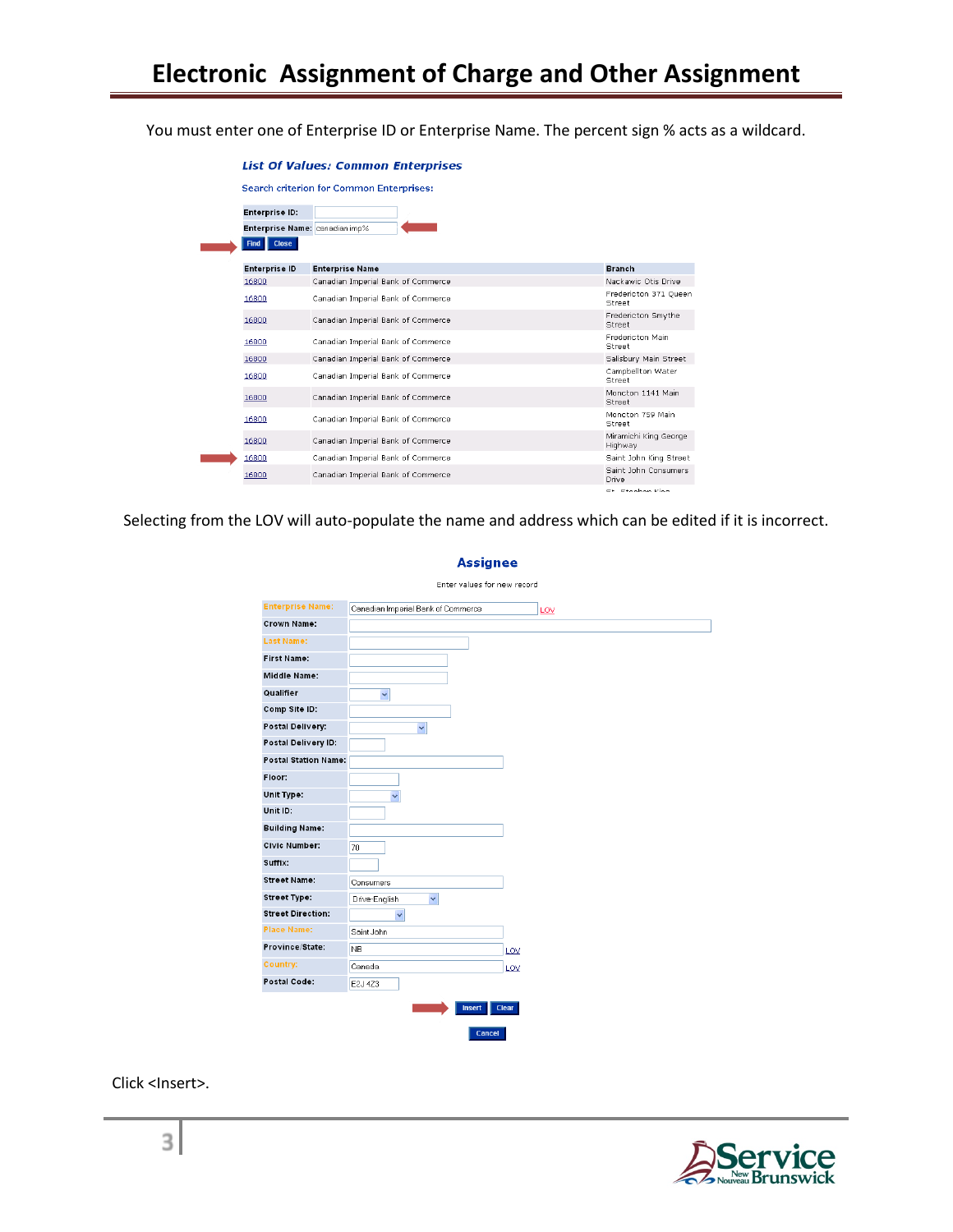#### **Document Information**:

Fill in the orange mandatory fields, and any other fields as required.

User Supplied Reference - This is a field where users can enter information to assist them in tracking billing related to the current assignment.

| <b>User Supplied Reference:</b> | 2012-9999 |
|---------------------------------|-----------|
| Instrument Type:                | 6200      |
| <b>Language of Document:</b>    | English v |
| Comments:                       |           |
|                                 |           |
|                                 |           |
|                                 |           |

#### **Request Authentication**

<Request Authentication> indicates the document is ready for signature entry and authentication



#### **Authentication block:**

Obtain the necessary names of the signatories and complete the authentication block. If the field for the Assignee is filled in, the signature line will appear on the PDF version of the Assignment of Charge created. Check off the appropriate boxes for Marital Property and Affidavit/Declaration of Marital Status Executed. Click on <Update>.

|                                                  |                                    |                     | <b>Authentication</b>                   |            |                                         |             |             |      |      |
|--------------------------------------------------|------------------------------------|---------------------|-----------------------------------------|------------|-----------------------------------------|-------------|-------------|------|------|
| Date (vvvv-mm-dd):                               | 2012-12-04                         |                     |                                         |            |                                         |             |             |      |      |
| <b>Witness</b>                                   | Assignor                           | Attorney/Officer    | <b>Registration Particulars for POA</b> |            |                                         |             |             |      |      |
|                                                  |                                    |                     | County                                  |            | <b>Number</b>                           | <b>Book</b> | Page        | Year |      |
| Timothy Li                                       | Bank of Montreal                   |                     | Melanie Back, Senior O                  | Saint John | $\checkmark$                            | 20835261    |             |      |      |
| Timothy Li                                       | Bank of Montreal                   |                     | Donna Smith, Senior Op                  | Saint John |                                         | 20835270    |             |      |      |
| <b>Witness</b>                                   | Assignee                           | Attorney/Officer    |                                         |            | <b>Registration Particulars for POA</b> |             |             |      |      |
|                                                  |                                    |                     |                                         | County     |                                         | Number      | <b>Book</b> | Page | Year |
| C. Savoie                                        | Canadian Imperial Bank of Commerce |                     | Anthony Thibault, Attorni               |            | $\overline{\phantom{a}}$                |             |             |      |      |
|                                                  | Canadian Imperial Bank of Commerce |                     |                                         |            | $\overline{\phantom{a}}$                |             |             |      |      |
| <b>Marital Property</b>                          |                                    | Yes $\Box$          | No <sub>1</sub>                         |            |                                         |             |             |      |      |
| Affidavit/Declaration of Marital Status Executed |                                    | Yes $\triangledown$ | No <sub>1</sub>                         |            |                                         |             |             |      |      |

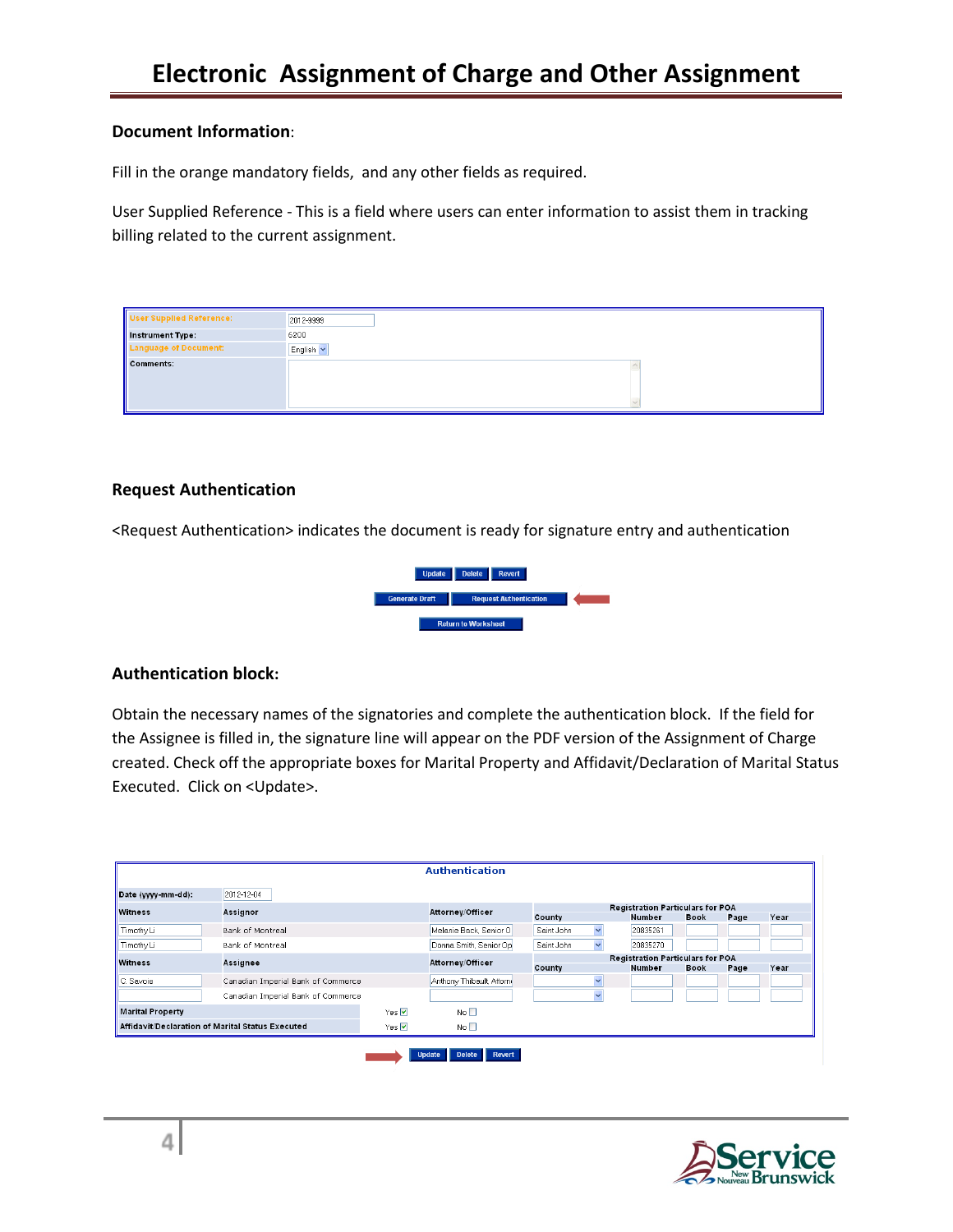Note: At this stage the Assignment may be printed by Clicking on <Print Assignment> button and sent for collection of signatures. Whether this is done at this step by the ESUB Creator or at the next step, by the ESUB Lawyer Submitter is a business process decision for each Law Firm.

#### **Verify for Authentication:**

From the LOV screen, select the name of the ESUB Lawyer Submitter who will authenticate the Assignment of Charge, click on close. Click on <Verify for Authentication>.



The system will check for the completeness of the document and if OK, the document will be removed from your worksheet and placed on the selected ESUB Lawyer Submitter's worksheet with a status of "Awaiting Authentication".

# **Authenticating and submitting an Assignment of Charge that has been assigned to you.**

The following steps apply to an ESUB Lawyer Submitter.

On the electronic document worksheet, select the Electronic Assignment of Charge document you wish to work on by clicking on the PID link.

|            |                      |                      | Service<br>SNorweau Brunswick<br><b>Electronic Document Worksheet</b> |                         |                     |
|------------|----------------------|----------------------|-----------------------------------------------------------------------|-------------------------|---------------------|
| <b>PID</b> | <b>Owner Name</b>    | <b>Document Type</b> | <b>Creation Date/Time</b>                                             | <b>Status</b>           | <b>Requested By</b> |
| 55092571   | Dreams Holdings Ltd. | Assignment of Charge | 2012-12-04 13:58:09                                                   | Awaiting Authentication | Carol Palmer        |

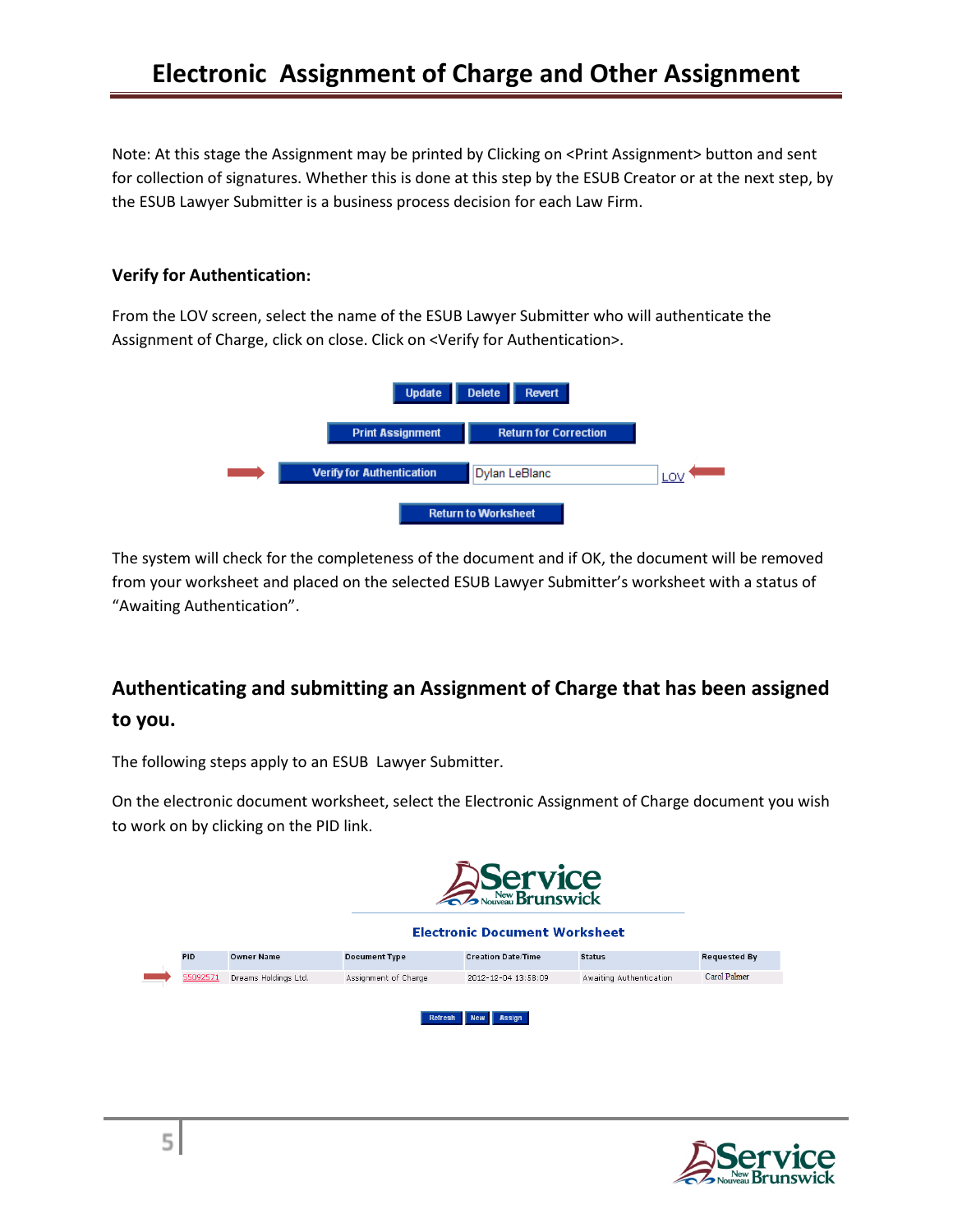At this stage of the electronic document submission, you must review all the blocks of information carefully to ensure all data is correct and complete.

Click on <Print Assignment > to generate a PDF file for printing to review the final document and compare it to the signed original.



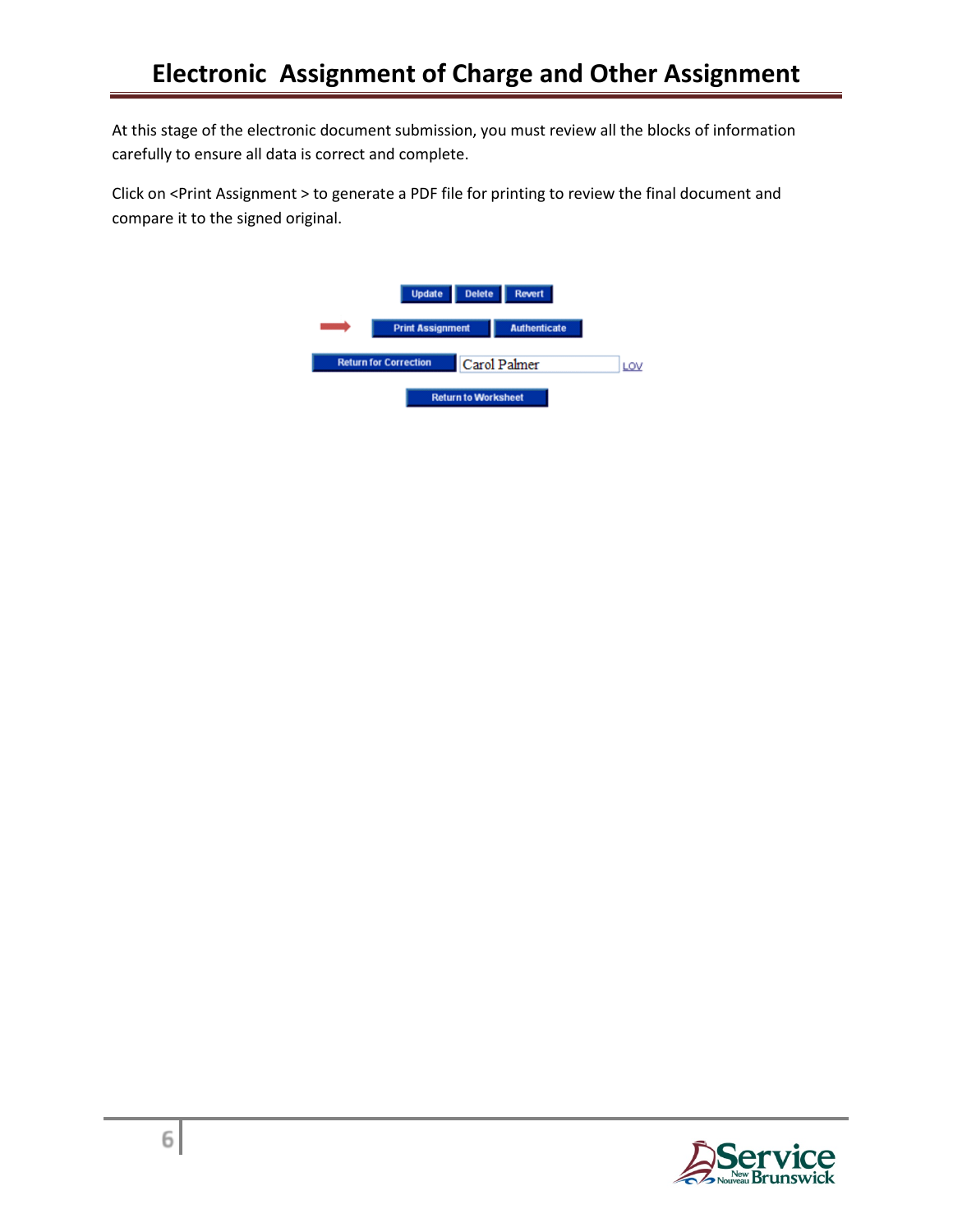# **Electronic Assignment of Charge and Other Assignment**

|                                                                                                   | Form 23                                                                                                       |  |
|---------------------------------------------------------------------------------------------------|---------------------------------------------------------------------------------------------------------------|--|
|                                                                                                   | <b>ASSIGNMENT</b>                                                                                             |  |
|                                                                                                   | Land Titles Act, S.N.B. 1981, c.L-1.1, s.29, 31,43                                                            |  |
| <b>Parcel Identifier:</b>                                                                         | 55092571                                                                                                      |  |
| Assignor:                                                                                         | <b>Bank of Montreal</b><br>5151 George ST<br><b>Halifax NS</b><br><b>B3J 2M3</b>                              |  |
| Assignee:                                                                                         | Canadian Imperial Bank of Commerce<br>70 Consumers DR<br>Saint John NB<br>E <sub>2</sub> J 4 <sub>Z</sub> 3   |  |
| Type of Instrument Assigned:                                                                      | Debenture or Other Voluntary Charge                                                                           |  |
|                                                                                                   |                                                                                                               |  |
|                                                                                                   |                                                                                                               |  |
| <b>Registration Particulars of Instrument Assigned:</b><br>Debenture or Other Voluntary<br>Charge | 26794892                                                                                                      |  |
|                                                                                                   | The assignor assigns to the assignee the specified instrument registered against the                          |  |
| specified parcel.<br>2012-12-04<br>Date:                                                          |                                                                                                               |  |
|                                                                                                   | Assignor:                                                                                                     |  |
| Witness:<br><b>Timothy Li</b>                                                                     | <b>Bank of Montreal</b><br>Melanie Back, Senior Operations officer,<br>Attorney<br>POA # 20835261, Saint John |  |
| <b>Timothy Li</b>                                                                                 | <b>Bank of Montreal</b><br>Donna Smith, Senior Operations officer,<br>Attorney<br>POA # 20835270, Saint John  |  |
| Witness:                                                                                          | Assignee:                                                                                                     |  |

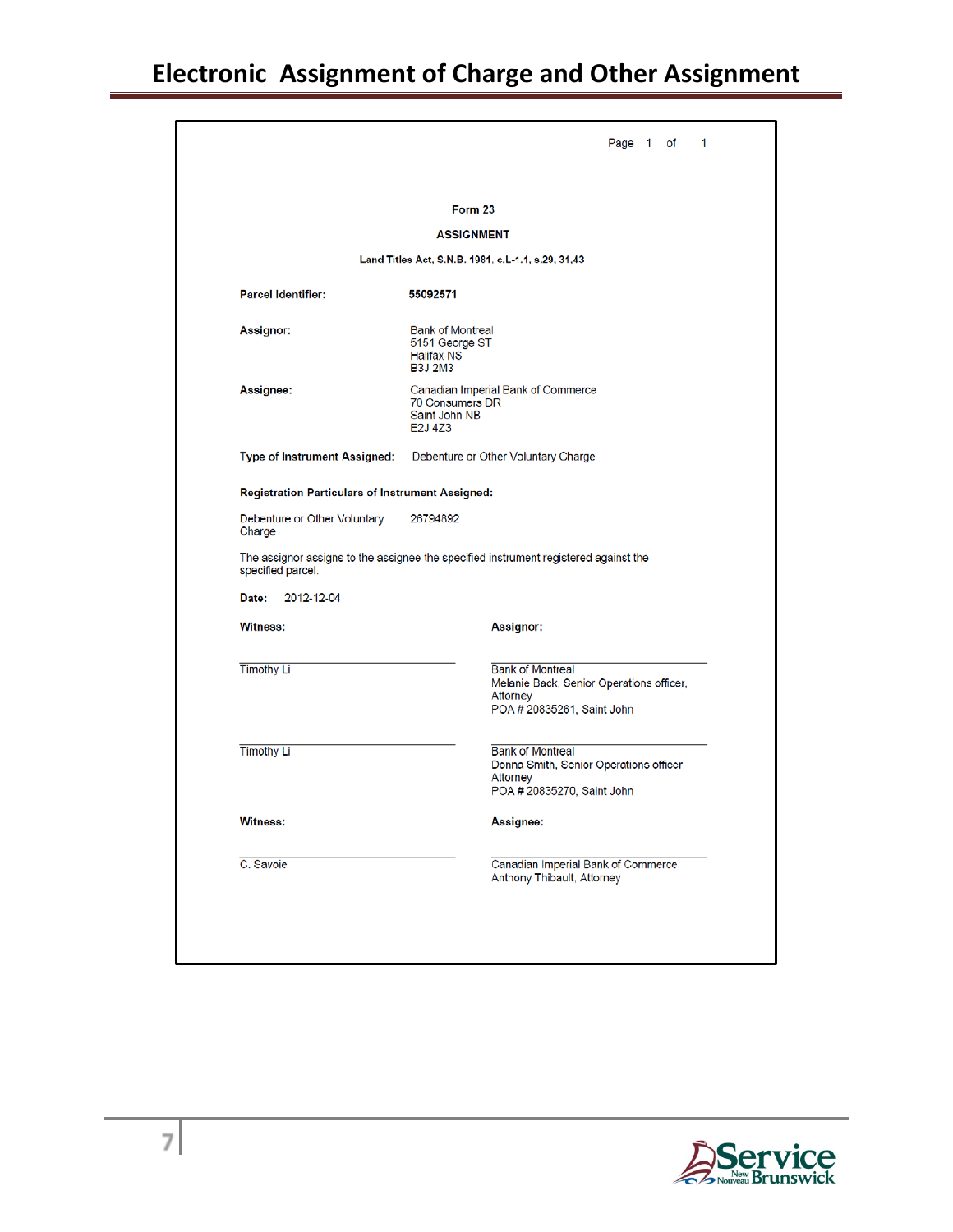When all data verification has been completed and you are satisfied that the electronic document is accurate and complete, set the certification check box to <Yes>. Click <Authenticate>.

|                         |                                                  |              | <b>Authentication</b>                |                                                                            |                         |                                                                                                                                                                                                                                                                                                                                                                                                                                          |             |      |      |
|-------------------------|--------------------------------------------------|--------------|--------------------------------------|----------------------------------------------------------------------------|-------------------------|------------------------------------------------------------------------------------------------------------------------------------------------------------------------------------------------------------------------------------------------------------------------------------------------------------------------------------------------------------------------------------------------------------------------------------------|-------------|------|------|
| Date (vvvv-mm-dd):      | 2012-12-04                                       |              |                                      |                                                                            |                         |                                                                                                                                                                                                                                                                                                                                                                                                                                          |             |      |      |
| <b>Witness</b>          | Assignor                                         |              | Attorney/Officer                     | <b>Registration Particulars for POA</b><br>County<br>Number<br><b>Book</b> |                         |                                                                                                                                                                                                                                                                                                                                                                                                                                          |             |      |      |
| Timothy Li              | Bank of Montreal                                 |              | Melanie Back, Senior O               | Saint John                                                                 | $\checkmark$            | 20835261                                                                                                                                                                                                                                                                                                                                                                                                                                 |             | Page | Year |
| Timothy Li              | Bank of Montreal                                 |              | Donna Smith, Senior Op               | Saint John                                                                 | $\overline{\mathbf{v}}$ | 20835270                                                                                                                                                                                                                                                                                                                                                                                                                                 |             |      |      |
|                         |                                                  |              |                                      |                                                                            |                         | <b>Registration Particulars for POA</b>                                                                                                                                                                                                                                                                                                                                                                                                  |             |      |      |
| <b>Witness</b>          | Assignee                                         |              | Attorney/Officer                     | County                                                                     |                         | <b>Number</b>                                                                                                                                                                                                                                                                                                                                                                                                                            | <b>Book</b> | Page | Year |
| C. Savnie               | Canadian Imperial Bank of Commerce               |              | Anthony Thibault, Attorni            |                                                                            | $\checkmark$            |                                                                                                                                                                                                                                                                                                                                                                                                                                          |             |      |      |
|                         | Canadian Imperial Bank of Commerce               |              |                                      |                                                                            | $\checkmark$            |                                                                                                                                                                                                                                                                                                                                                                                                                                          |             |      |      |
| <b>Marital Property</b> |                                                  | Yes $\nabla$ | No <sub>1</sub>                      |                                                                            |                         |                                                                                                                                                                                                                                                                                                                                                                                                                                          |             |      |      |
|                         | Affidavit/Declaration of Marital Status Executed | Yes <b>⊽</b> | No <sub>1</sub>                      |                                                                            |                         |                                                                                                                                                                                                                                                                                                                                                                                                                                          |             |      |      |
| Certification           |                                                  | Yes M        | No <sub>1</sub><br>paper instrument. |                                                                            |                         | I hereby certify that I have in my possession an instrument designated for electronic<br>submission by regulation under the Land Titles Act, in prescribed form and in paper<br>format that has been to the best of my knowledge and belief, duly executed and<br>witnessed, accompanied by the appropriate proof of execution, and this electronic<br>instrument contains every material provision and particular contained in the said |             |      |      |

The document is now ready to be submitted. Click on <Submit for Registration>.



A popup window will ask you to validate this choice. Click <OK>.



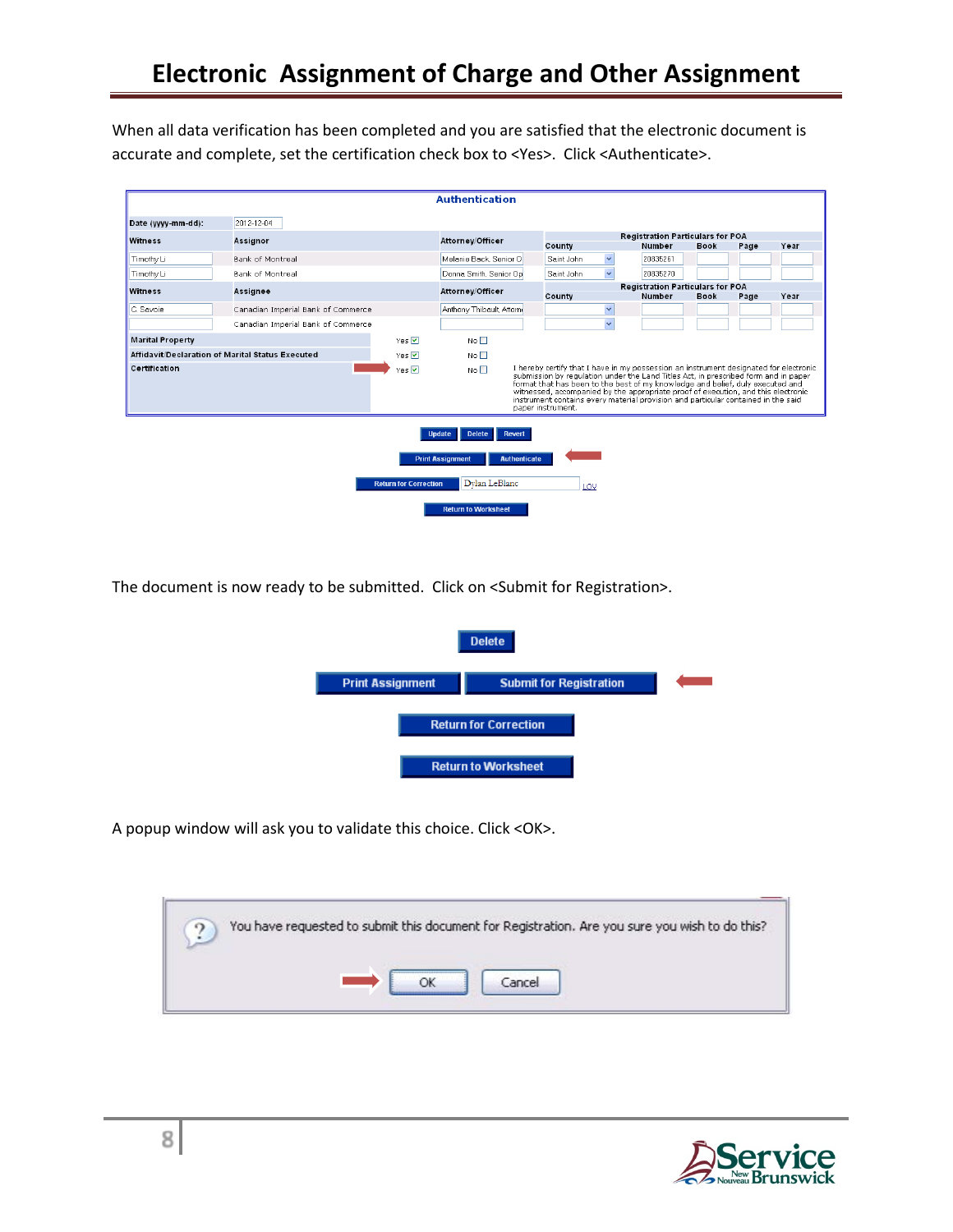You will then see the following screen displaying the registration costs. Click ok when ready. These charges will be debited via the Electronic Funds transfer upon successful registration.



Take note of the registration number, date and time.



On registration of the Assignment of Charge, a Certificate of Registered Ownership (CRO) is sent to the ESUB Lawyer Submitter.